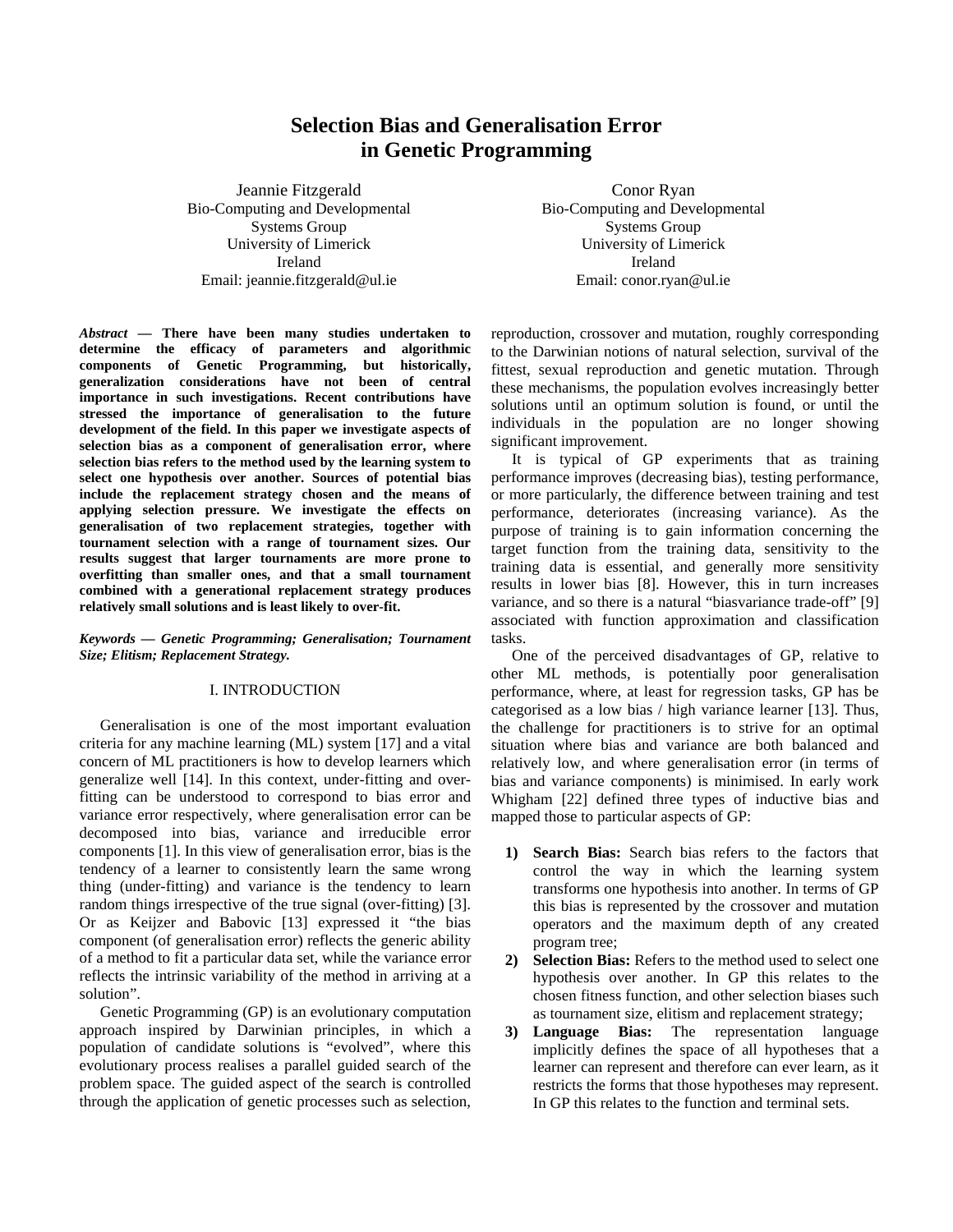We believe that these definitions and mappings may be useful as a focus for research, to identify and understand the potential contribution that each of these inductive biases may make to the bias and variance components of generalisation error. In so doing, we may learn heuristics for improving generalisation performance in GP. In this empirical study, we have chosen to focus on aspects of *selection bias* including replacement strategy, tournament size and elitism. We investigate the possible effects on generalisation of two popular replacement strategies together with tournament selection with a range of tournament sizes, with and without elitism on nine different binary classification tasks. To our knowledge this is the first study on this topic which is focused on possible implications for generalisation with regard to classification problems. Aside from tournament selection, there are various other selection methods possible, but we choose to concentrate on tournament selection as it is the most popular method used by GP practitioners today. Of course, the most significant component of selection bias in GP is the fitness function chosen and we intend to address that aspect in future work. The remainder of this paper is laid out as follows: Section II provides details of important previous work concerning the identified selection biases, Section IV explains the set-up of the empirical study and details the results, and Section V outlines conclusions.

# II. BACKGROUND

In a study comparing genetic robustness of steady state versus generational approaches Jones and Soule [12] investigated the behaviour of both algorithms on a simple "two peaks" problem. In this type of problem the *fitness landscape* [24] consists of two peaks: a broad low peak and a high narrow peak, and the objective is for the population to discover the tall narrow peak. Jones and Soule determined that when a generational algorithm was used, once the low broad peak was discovered the system required code growth in order to move off that peak onto the taller peak. By contrast, when a population was encoded using the steady state approach, it naturally made a smooth transition from one peak to the other without requiring code growth. In that context, the term *robust* refers to a feature of individual programs, such that they are relatively impervious to small changes introduced by crossover or mutation, i.e. small changes in their structure will not lead to big changes in their behaviour. In this way, a robust individual, once on the slopes of the high narrow peak, will be less likely to produce offspring prone to "falling off" in the event of a small change to its structure.

Another investigation by Whitley et al. [23] compared steady-state with generational replacement strategies using tournament sizes of 2 and 7 on several popular GP problems including Artificial Ant, 11 Multiplexer and a symbolic regression problem. The results of that study showed that a generational strategy with tournament size of 2 was the worst performing whereas the steady-state strategy with tournament size of 2 was best overall. With regard to Grammatical Evolution (GE), Ryan et al. [18] demonstrated that the steady state approach delivered superior performance when used to solve various symbolic regression problems. The authors hypothesised that this was because GE has a tendency to produce some sub-optimal solutions which a generational algorithm may allow to filter through to later generations, but which are usually eliminated with a steady state algorithm.

In early work comparing various selection strategies for Genetic Algorithms (GAs) Goldberg and Deb [10] explained that when steady-state genetic algorithms use a selective strategy which involves replacing the worst individual coupled with tournament selection the actual selective pressure is much greater than the tournament size might suggest. Whitley et al. [23] suggested that in terms of the time it takes for the best individual to take over the population under selection, a tournament size of 2 under the steady state model behaves more like a tournament size of 7 in a generational model.

Xie [25] studied both tournament and population size from the perspectives of selection pressure and an individual's probability of being sampled. They concluded that tournament size has an effect on sampling probability such that larger tournaments result in higher sampling probability and conversely lower probability of selection. The issue of multiple sampling of individuals was shown not to be a serious problem whereas for binary tournaments the higher probability of individuals not being sampled at all may lead to sub-optimal solutions. Xie investigated tournaments of size 2, 4 and 7.

Fitzgerald and Ryan [6] proposed a method of self-adaptive tournament selection in which an initial small tournament size becomes progressively more elitist depending on how well the system is performing on the training data. They maintained a threshold value  $t$  such that if the mean training fitness failed to improve for  $t$  generations, the size of tournaments increased by 1. They reported that their self-adaptive approach produced improved accuracy on test data. There has been quite a lot of other research on tournament selection, see for example [19, 21, 25], much of which concentrates on effects and properties of tournament selection with regard to fitness distribution, diversity, selection pressure or sampling and is focused on training data. See [4] for a review of the topic.

In this study we instead examine the effects of various tournament sizes on generalisation for binary classification problems

# III. AREA UNDER THE ROC CURVE (AUC)

Originating from World War II where it was initially used to evaluate the performance of radio personnel at accurately reading radar images, the *Receiver Operating Characteristic* (ROC) is a tool which may be used to measure the performance of medical tests, radiographers, and classifiers. The area under the ROC curve, known as the *AUC* is a scalar value which captures the accuracy of the entity under scrutiny. The AUC is a non-parametric measure representing ROC performance independent of any threshold [2]. A perfect ROC will have an AUC of 1, whereas the ROC plot of a random classifier will result in an AUC of approximately 0.5.

There are various ways to calculate the AUC and we have chosen the Wilcoxon Mann Whitney approximation as it is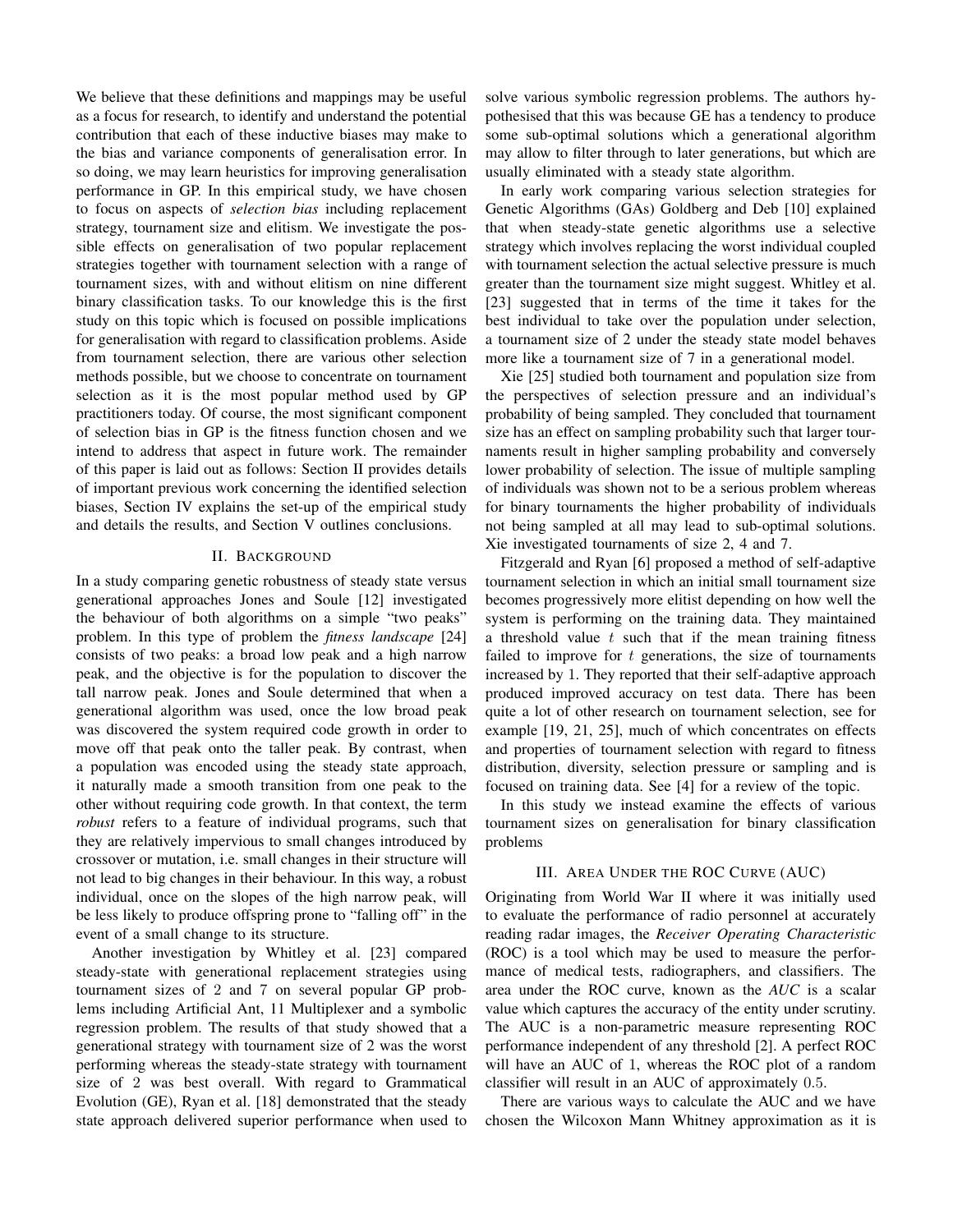easy to calculate and has the advantage that it facilitates the estimation of confidence intervals [20].

# IV. EXPERIMENTS AND RESULTS

For these experiments we compare the performance of generational and steady-state replacement strategies with tournament sizes of 2, 3, 6, 9, 12 and 15 on nine different binary classification tasks. We report the AUC, best AUC, average training accuracy, best training accuracy, average test accuracy, best test accuracy and variance error. Each of these relates to the best-of-run individuals.

For each configuration we carried out 50 runs with identical random seeds. We choose a population size of 300 and terminated evolution after 60 generations. A crossover rate of 0.8 and a mutation rate of 0.2 were employed. A generational approach is indicated with "G" and a steady-state one with "S" with the tournament size appended, together with an elitism indicator: S3 represents a non elitist steady-state algorithm with tournament size of 3 whereas G2E represents an elitist generational replacement strategy with a tournament of size 2. Where elitism is applied, it is at the rate of 10%.

Both the generational and steady state algorithms used for these experiments behave in a similar way in that each successful crossover operation generates two offspring. However, in the case of steady state the offspring replace their parents whereas for the generational approach they are copied to the new population, leaving the parents available for reselection. In both cases, offspring are copied regardless of fitness. Mutation functions in a similar fashion.

We have chosen 9 binary classification datasets from the UCI machine learning repository [7]. This relatively large number of benchmarks allows for a robust evaluation, providing some insulation against suitability or otherwise of particular dataset/s to the inductive bias of the GP paradigm. Thus, we can reasonably expect that any trends observed may have general application for binary classification.

| Šēt<br>Data              | cronvn      | Featur | Instanc | %Minori |
|--------------------------|-------------|--------|---------|---------|
| Biodegradation           | BІO         | 42     | 1082    | 33      |
| <b>Blood Transfusion</b> | BТ          | 5      | 768     | 23      |
| <b>Liver Disorders</b>   | <b>BUPA</b> | 7      | 345     | 42      |
| Caravan                  | CAR         | 85     | 5946    | 6       |
| German Credit            | GC.         | 23     | 1000    | 30      |
| Habermans Survival       | НS          |        | 306     | 36      |
| Ionosphere               | ION         | 34     | 348     | 36      |
| <b>Diabetes</b>          | <b>PIMA</b> | 9      | 768     | 35      |

#### TABLE I: DATA SETS

We know from machine learning that generalisation error is composed of bias and variance error:

Wisconsin Breast Cancer WBC 10 699 46

#### generalisation error = bias + variance + noise (1)

We will assume for simplicity that our noise component  $= 0$ and then bias error is  $= 1 - AUC$  or  $100 - accuracy$  and variance  $error = training$  accuracy  $-test$  accuracy where variance error (over-fitting) may have a negative value in the case where test accuracy is better than training accuracy. We acknowledge that this is a drastic simplification, however it may be a useful way to reason about our practical experiments. We choose AUC as the primary measure of performance in considering bias error for these experiments. See [16] for a detailed explanation of why AUC should be preferred to accuracy as a measure of classifier performance, and also [5] as to why overall classification accuracy is a poor and misleading choice, even when the data is even mildly unbalanced.

# *A. Results*

Experimental results for the nine datasets are extensive and quite similar, so due to space restrictions we show full results for two datasets here. Aggregate results for all datasets are reported under various headings.

*1) Variance:* TableIII summarises the variance error (overfitting) for each dataset, for each configuration, where "E" indicates elitism and "NE" no elitism. The lowest average over-fitting is highlighted in bold font.

Here we see that in 5 of the 9 datasets an non-elitist generational strategy produced the smallest variance error whereas in 8 of 9 cases a steady-state strategy resulted in the greatest variance error, of these 8, 6 were elitist set-ups.

These results would seem to suggest that a non-elitist generational approach is best to minimise over-fitting and that elitism is not helpful in this respect. Even though the steadystate algorithm employed here does not involve replacing the worst individuals with newly created offspring or mutants, it is likely that due to the overlapping nature of the algorithm it is essentially more elitist in nature, and thus there maybe be elitist effects similar to those reported by Whitley et al. [23], although perhaps to a lesser extent.

To clarify the effects of elitism, we ran further experiments using varying levels of elitism (20%,30% and 40%) for each of with both generational and steady-state replacement strategies with a tournament of size 2. The results of those particular experiments revealed that in 7 of 9 datasets the G10 configuration (generational with 10% elitism) exhibited the lowest variance error. Which would seem suggest that elitism contributes to variance error, and that if elitism is used, then small values should be preferred if we wish to minimise variance error.

*2) Bias:* For 8 of the 9 datasets there is a generational set-up that produces or shares the best average AUC score, and the majority of these are elitist. In contrast, only 4 of the 9 datasets have a steady-state configuration that achieves or shares best average AUC score.

Looking at the best *overall* AUC scores, the relative performance of the steady-state algorithm is somewhat better, where 8 of the 9 datasets have at lease one elitist generational configuration which achieves the top score and 6 of 9 have a steady-state configuration which does so. In 6 of the 9 datasets, higher percentages of elitism resulted in or shared the best result for average or best overall AUC.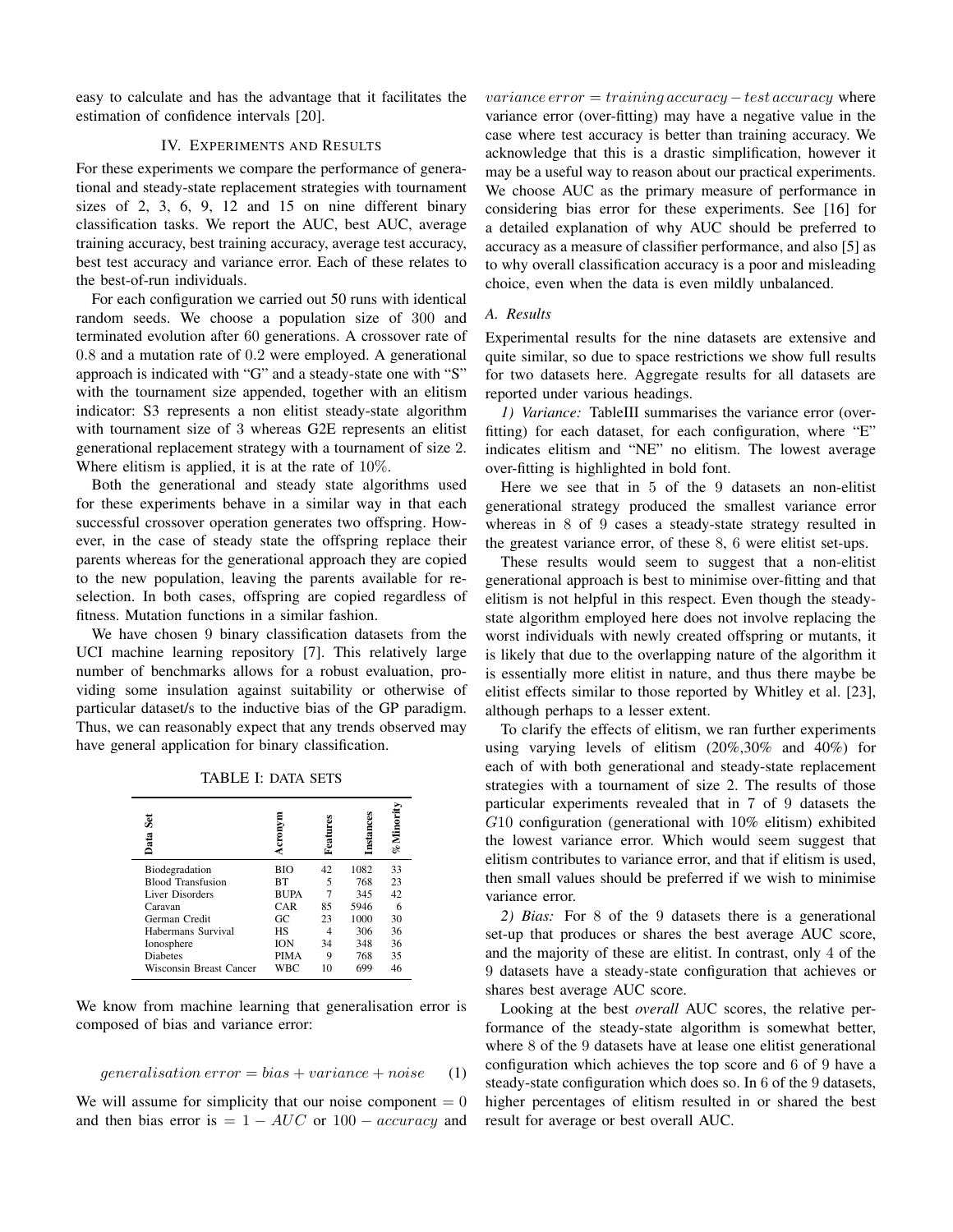TABLE II: TEST AUC AND VARIANCE ERROR

| S <sub>10</sub><br>0.82<br>0.90<br>3.26<br>S <sub>20</sub><br>0.80<br>0.90<br>4.76<br>S30<br>0.82<br>0.89<br>5.12<br>$\frac{1}{2}$<br>S40<br>0.81<br>0.90<br>4.68<br>G10<br>0.78<br>0.88<br>4.03<br>G20<br>0.83<br>0.90<br>5.54<br>G30<br>0.83<br>5.11<br>0.91<br>G40<br>$_{0.80}$<br>0.90<br>4.10<br>2.58<br>S <sub>10</sub><br>0.71<br>0.85<br>S <sub>20</sub><br>0.72<br>0.89<br>3.60<br>BUPA<br>S30<br>0.74<br>0.86<br>1.78<br>2.44<br>S40<br>0.72<br>0.89<br>G10<br>0.77<br>0.89<br>$-3.93$<br>0.79<br>G20<br>0.75<br>0.89<br>G30<br>0.74<br>0.88<br>4.16<br>G40<br>0.75<br>0.89<br>$-0.99$<br>0.72<br>0.77<br>0.47<br>S10<br>S <sub>20</sub><br>0.72<br>0.77<br>0.48<br>S30<br>0.72<br>0.79<br>0.55<br>E<br>S40<br>0.72<br>0.78<br>0.57<br>G10<br>0.72<br>0.79<br>0.07<br>G20<br>0.74<br>0.79<br>0.23<br>G30<br>0.74<br>0.78<br>0.80<br>G40<br>0.73<br>0.79<br>0.13<br>S <sub>10</sub><br>0.78<br>$-0.47$<br>0.66<br>S <sub>20</sub><br>0.67<br>0.76<br>$-0.43$<br>CAR<br>S30<br>0.67<br>0.77<br>$-0.49$<br>S40<br>$-0.78$<br>0.66<br>0.77<br>G10<br>0.65<br>0.76<br>$-0.92$<br>G20<br>0.67<br>0.78<br>$-0.77$<br>G30<br>0.68<br>0.76<br>$-0.42$<br>G40<br>0.66<br>0.76<br>$-0.60$<br>S <sub>10</sub><br>0.59<br>0.75<br>7.89<br>S <sub>20</sub><br>0.64<br>0.71<br>7.73<br>S30<br>8.24<br>0.63<br>0.72<br>င္ပ<br>S40<br>7.68<br>0.63<br>0.73<br>G10<br>0.61<br>6.36<br>0.70<br>G20<br>7.73<br>0.64<br>0.71<br>G30<br>8.30<br>0.64<br>0.73<br>G40<br>0.64<br>0.74<br>7.92<br>S <sub>10</sub><br>0.76<br>$-5.14$<br>0.87<br>S <sub>20</sub><br>0.73<br>0.87<br>$-0.66$<br>S30<br>0.74<br>0.84<br>$-1.74$<br>НS<br>S40<br>0.75<br>0.89<br>$-3.09$<br>G10<br>0.78<br>$-4.68$<br>0.90<br>$-2.59$<br>G20<br>0.75<br>0.87<br>G30<br>0.74<br>$-1.28$<br>0.87<br>G40<br>0.77<br>0.88<br>$-3.97$<br>S <sub>10</sub><br>0.95<br>0.83<br>4.10<br>S <sub>20</sub><br>0.84<br>0.95<br>4.38<br>z<br>5.39<br>S30<br>0.84<br>0.95<br>≌<br>S40<br>0.83<br>0.93<br>4.61<br>G10<br>0.80<br>0.94<br>2.61<br>G20<br>0.85<br>0.95<br>3.77<br>G30<br>0.97<br>4.44<br>0.86<br>G40<br>0.96<br>3.24<br>0.83<br>S <sub>10</sub><br>0.65<br>0.74<br>7.26<br>S <sub>20</sub><br>0.73<br>8.95<br>0.65<br>PIMA<br>S30<br>8.33<br>0.64<br>0.73<br>S40<br>0.74<br>0.64<br>8.09<br>G10<br>0.64<br>0.74<br>6.26<br>G20<br>0.64<br>0.78<br>8.18<br>G30<br>8.45<br>0.65<br>0,73<br>G40<br>0.63<br>0.76<br>8.21<br>S <sub>10</sub><br>0.98<br>1<br>$-0.98$<br>S <sub>20</sub><br>0.96<br>1<br>$-0.73$<br><b>WBC</b><br>S30<br>0.93<br>0.99<br>$-0.75$<br>S40<br>0.96<br>$-0.78$<br>1<br>G10<br>0.98<br>0.99<br>$-1.23$<br>G20<br>0.96<br>1<br>$-0.81$<br>G30<br>0.94<br>0.99<br>$-0.87$<br>G40<br>0.90<br>1<br>$-0.84$ | Data | Config. | Avg. AUC | <b>Best AUC</b> | Var. Err. |
|----------------------------------------------------------------------------------------------------------------------------------------------------------------------------------------------------------------------------------------------------------------------------------------------------------------------------------------------------------------------------------------------------------------------------------------------------------------------------------------------------------------------------------------------------------------------------------------------------------------------------------------------------------------------------------------------------------------------------------------------------------------------------------------------------------------------------------------------------------------------------------------------------------------------------------------------------------------------------------------------------------------------------------------------------------------------------------------------------------------------------------------------------------------------------------------------------------------------------------------------------------------------------------------------------------------------------------------------------------------------------------------------------------------------------------------------------------------------------------------------------------------------------------------------------------------------------------------------------------------------------------------------------------------------------------------------------------------------------------------------------------------------------------------------------------------------------------------------------------------------------------------------------------------------------------------------------------------------------------------------------------------------------------------------------------------------------------------------------------------------------------------------------------------------------------------------------------------------------------------------------------------------------------------------------------------------------------------------------------------------------------------------------------------------------------------------------------------------------------------------------------------------------------------------------------------------------------------------------------------------------------------------------------------------------------------|------|---------|----------|-----------------|-----------|
|                                                                                                                                                                                                                                                                                                                                                                                                                                                                                                                                                                                                                                                                                                                                                                                                                                                                                                                                                                                                                                                                                                                                                                                                                                                                                                                                                                                                                                                                                                                                                                                                                                                                                                                                                                                                                                                                                                                                                                                                                                                                                                                                                                                                                                                                                                                                                                                                                                                                                                                                                                                                                                                                                        |      |         |          |                 |           |
|                                                                                                                                                                                                                                                                                                                                                                                                                                                                                                                                                                                                                                                                                                                                                                                                                                                                                                                                                                                                                                                                                                                                                                                                                                                                                                                                                                                                                                                                                                                                                                                                                                                                                                                                                                                                                                                                                                                                                                                                                                                                                                                                                                                                                                                                                                                                                                                                                                                                                                                                                                                                                                                                                        |      |         |          |                 |           |
|                                                                                                                                                                                                                                                                                                                                                                                                                                                                                                                                                                                                                                                                                                                                                                                                                                                                                                                                                                                                                                                                                                                                                                                                                                                                                                                                                                                                                                                                                                                                                                                                                                                                                                                                                                                                                                                                                                                                                                                                                                                                                                                                                                                                                                                                                                                                                                                                                                                                                                                                                                                                                                                                                        |      |         |          |                 |           |
|                                                                                                                                                                                                                                                                                                                                                                                                                                                                                                                                                                                                                                                                                                                                                                                                                                                                                                                                                                                                                                                                                                                                                                                                                                                                                                                                                                                                                                                                                                                                                                                                                                                                                                                                                                                                                                                                                                                                                                                                                                                                                                                                                                                                                                                                                                                                                                                                                                                                                                                                                                                                                                                                                        |      |         |          |                 |           |
|                                                                                                                                                                                                                                                                                                                                                                                                                                                                                                                                                                                                                                                                                                                                                                                                                                                                                                                                                                                                                                                                                                                                                                                                                                                                                                                                                                                                                                                                                                                                                                                                                                                                                                                                                                                                                                                                                                                                                                                                                                                                                                                                                                                                                                                                                                                                                                                                                                                                                                                                                                                                                                                                                        |      |         |          |                 |           |
|                                                                                                                                                                                                                                                                                                                                                                                                                                                                                                                                                                                                                                                                                                                                                                                                                                                                                                                                                                                                                                                                                                                                                                                                                                                                                                                                                                                                                                                                                                                                                                                                                                                                                                                                                                                                                                                                                                                                                                                                                                                                                                                                                                                                                                                                                                                                                                                                                                                                                                                                                                                                                                                                                        |      |         |          |                 |           |
|                                                                                                                                                                                                                                                                                                                                                                                                                                                                                                                                                                                                                                                                                                                                                                                                                                                                                                                                                                                                                                                                                                                                                                                                                                                                                                                                                                                                                                                                                                                                                                                                                                                                                                                                                                                                                                                                                                                                                                                                                                                                                                                                                                                                                                                                                                                                                                                                                                                                                                                                                                                                                                                                                        |      |         |          |                 |           |
|                                                                                                                                                                                                                                                                                                                                                                                                                                                                                                                                                                                                                                                                                                                                                                                                                                                                                                                                                                                                                                                                                                                                                                                                                                                                                                                                                                                                                                                                                                                                                                                                                                                                                                                                                                                                                                                                                                                                                                                                                                                                                                                                                                                                                                                                                                                                                                                                                                                                                                                                                                                                                                                                                        |      |         |          |                 |           |
|                                                                                                                                                                                                                                                                                                                                                                                                                                                                                                                                                                                                                                                                                                                                                                                                                                                                                                                                                                                                                                                                                                                                                                                                                                                                                                                                                                                                                                                                                                                                                                                                                                                                                                                                                                                                                                                                                                                                                                                                                                                                                                                                                                                                                                                                                                                                                                                                                                                                                                                                                                                                                                                                                        |      |         |          |                 |           |
|                                                                                                                                                                                                                                                                                                                                                                                                                                                                                                                                                                                                                                                                                                                                                                                                                                                                                                                                                                                                                                                                                                                                                                                                                                                                                                                                                                                                                                                                                                                                                                                                                                                                                                                                                                                                                                                                                                                                                                                                                                                                                                                                                                                                                                                                                                                                                                                                                                                                                                                                                                                                                                                                                        |      |         |          |                 |           |
|                                                                                                                                                                                                                                                                                                                                                                                                                                                                                                                                                                                                                                                                                                                                                                                                                                                                                                                                                                                                                                                                                                                                                                                                                                                                                                                                                                                                                                                                                                                                                                                                                                                                                                                                                                                                                                                                                                                                                                                                                                                                                                                                                                                                                                                                                                                                                                                                                                                                                                                                                                                                                                                                                        |      |         |          |                 |           |
|                                                                                                                                                                                                                                                                                                                                                                                                                                                                                                                                                                                                                                                                                                                                                                                                                                                                                                                                                                                                                                                                                                                                                                                                                                                                                                                                                                                                                                                                                                                                                                                                                                                                                                                                                                                                                                                                                                                                                                                                                                                                                                                                                                                                                                                                                                                                                                                                                                                                                                                                                                                                                                                                                        |      |         |          |                 |           |
|                                                                                                                                                                                                                                                                                                                                                                                                                                                                                                                                                                                                                                                                                                                                                                                                                                                                                                                                                                                                                                                                                                                                                                                                                                                                                                                                                                                                                                                                                                                                                                                                                                                                                                                                                                                                                                                                                                                                                                                                                                                                                                                                                                                                                                                                                                                                                                                                                                                                                                                                                                                                                                                                                        |      |         |          |                 |           |
|                                                                                                                                                                                                                                                                                                                                                                                                                                                                                                                                                                                                                                                                                                                                                                                                                                                                                                                                                                                                                                                                                                                                                                                                                                                                                                                                                                                                                                                                                                                                                                                                                                                                                                                                                                                                                                                                                                                                                                                                                                                                                                                                                                                                                                                                                                                                                                                                                                                                                                                                                                                                                                                                                        |      |         |          |                 |           |
|                                                                                                                                                                                                                                                                                                                                                                                                                                                                                                                                                                                                                                                                                                                                                                                                                                                                                                                                                                                                                                                                                                                                                                                                                                                                                                                                                                                                                                                                                                                                                                                                                                                                                                                                                                                                                                                                                                                                                                                                                                                                                                                                                                                                                                                                                                                                                                                                                                                                                                                                                                                                                                                                                        |      |         |          |                 |           |
|                                                                                                                                                                                                                                                                                                                                                                                                                                                                                                                                                                                                                                                                                                                                                                                                                                                                                                                                                                                                                                                                                                                                                                                                                                                                                                                                                                                                                                                                                                                                                                                                                                                                                                                                                                                                                                                                                                                                                                                                                                                                                                                                                                                                                                                                                                                                                                                                                                                                                                                                                                                                                                                                                        |      |         |          |                 |           |
|                                                                                                                                                                                                                                                                                                                                                                                                                                                                                                                                                                                                                                                                                                                                                                                                                                                                                                                                                                                                                                                                                                                                                                                                                                                                                                                                                                                                                                                                                                                                                                                                                                                                                                                                                                                                                                                                                                                                                                                                                                                                                                                                                                                                                                                                                                                                                                                                                                                                                                                                                                                                                                                                                        |      |         |          |                 |           |
|                                                                                                                                                                                                                                                                                                                                                                                                                                                                                                                                                                                                                                                                                                                                                                                                                                                                                                                                                                                                                                                                                                                                                                                                                                                                                                                                                                                                                                                                                                                                                                                                                                                                                                                                                                                                                                                                                                                                                                                                                                                                                                                                                                                                                                                                                                                                                                                                                                                                                                                                                                                                                                                                                        |      |         |          |                 |           |
|                                                                                                                                                                                                                                                                                                                                                                                                                                                                                                                                                                                                                                                                                                                                                                                                                                                                                                                                                                                                                                                                                                                                                                                                                                                                                                                                                                                                                                                                                                                                                                                                                                                                                                                                                                                                                                                                                                                                                                                                                                                                                                                                                                                                                                                                                                                                                                                                                                                                                                                                                                                                                                                                                        |      |         |          |                 |           |
|                                                                                                                                                                                                                                                                                                                                                                                                                                                                                                                                                                                                                                                                                                                                                                                                                                                                                                                                                                                                                                                                                                                                                                                                                                                                                                                                                                                                                                                                                                                                                                                                                                                                                                                                                                                                                                                                                                                                                                                                                                                                                                                                                                                                                                                                                                                                                                                                                                                                                                                                                                                                                                                                                        |      |         |          |                 |           |
|                                                                                                                                                                                                                                                                                                                                                                                                                                                                                                                                                                                                                                                                                                                                                                                                                                                                                                                                                                                                                                                                                                                                                                                                                                                                                                                                                                                                                                                                                                                                                                                                                                                                                                                                                                                                                                                                                                                                                                                                                                                                                                                                                                                                                                                                                                                                                                                                                                                                                                                                                                                                                                                                                        |      |         |          |                 |           |
|                                                                                                                                                                                                                                                                                                                                                                                                                                                                                                                                                                                                                                                                                                                                                                                                                                                                                                                                                                                                                                                                                                                                                                                                                                                                                                                                                                                                                                                                                                                                                                                                                                                                                                                                                                                                                                                                                                                                                                                                                                                                                                                                                                                                                                                                                                                                                                                                                                                                                                                                                                                                                                                                                        |      |         |          |                 |           |
|                                                                                                                                                                                                                                                                                                                                                                                                                                                                                                                                                                                                                                                                                                                                                                                                                                                                                                                                                                                                                                                                                                                                                                                                                                                                                                                                                                                                                                                                                                                                                                                                                                                                                                                                                                                                                                                                                                                                                                                                                                                                                                                                                                                                                                                                                                                                                                                                                                                                                                                                                                                                                                                                                        |      |         |          |                 |           |
|                                                                                                                                                                                                                                                                                                                                                                                                                                                                                                                                                                                                                                                                                                                                                                                                                                                                                                                                                                                                                                                                                                                                                                                                                                                                                                                                                                                                                                                                                                                                                                                                                                                                                                                                                                                                                                                                                                                                                                                                                                                                                                                                                                                                                                                                                                                                                                                                                                                                                                                                                                                                                                                                                        |      |         |          |                 |           |
|                                                                                                                                                                                                                                                                                                                                                                                                                                                                                                                                                                                                                                                                                                                                                                                                                                                                                                                                                                                                                                                                                                                                                                                                                                                                                                                                                                                                                                                                                                                                                                                                                                                                                                                                                                                                                                                                                                                                                                                                                                                                                                                                                                                                                                                                                                                                                                                                                                                                                                                                                                                                                                                                                        |      |         |          |                 |           |
|                                                                                                                                                                                                                                                                                                                                                                                                                                                                                                                                                                                                                                                                                                                                                                                                                                                                                                                                                                                                                                                                                                                                                                                                                                                                                                                                                                                                                                                                                                                                                                                                                                                                                                                                                                                                                                                                                                                                                                                                                                                                                                                                                                                                                                                                                                                                                                                                                                                                                                                                                                                                                                                                                        |      |         |          |                 |           |
|                                                                                                                                                                                                                                                                                                                                                                                                                                                                                                                                                                                                                                                                                                                                                                                                                                                                                                                                                                                                                                                                                                                                                                                                                                                                                                                                                                                                                                                                                                                                                                                                                                                                                                                                                                                                                                                                                                                                                                                                                                                                                                                                                                                                                                                                                                                                                                                                                                                                                                                                                                                                                                                                                        |      |         |          |                 |           |
|                                                                                                                                                                                                                                                                                                                                                                                                                                                                                                                                                                                                                                                                                                                                                                                                                                                                                                                                                                                                                                                                                                                                                                                                                                                                                                                                                                                                                                                                                                                                                                                                                                                                                                                                                                                                                                                                                                                                                                                                                                                                                                                                                                                                                                                                                                                                                                                                                                                                                                                                                                                                                                                                                        |      |         |          |                 |           |
|                                                                                                                                                                                                                                                                                                                                                                                                                                                                                                                                                                                                                                                                                                                                                                                                                                                                                                                                                                                                                                                                                                                                                                                                                                                                                                                                                                                                                                                                                                                                                                                                                                                                                                                                                                                                                                                                                                                                                                                                                                                                                                                                                                                                                                                                                                                                                                                                                                                                                                                                                                                                                                                                                        |      |         |          |                 |           |
|                                                                                                                                                                                                                                                                                                                                                                                                                                                                                                                                                                                                                                                                                                                                                                                                                                                                                                                                                                                                                                                                                                                                                                                                                                                                                                                                                                                                                                                                                                                                                                                                                                                                                                                                                                                                                                                                                                                                                                                                                                                                                                                                                                                                                                                                                                                                                                                                                                                                                                                                                                                                                                                                                        |      |         |          |                 |           |
|                                                                                                                                                                                                                                                                                                                                                                                                                                                                                                                                                                                                                                                                                                                                                                                                                                                                                                                                                                                                                                                                                                                                                                                                                                                                                                                                                                                                                                                                                                                                                                                                                                                                                                                                                                                                                                                                                                                                                                                                                                                                                                                                                                                                                                                                                                                                                                                                                                                                                                                                                                                                                                                                                        |      |         |          |                 |           |
|                                                                                                                                                                                                                                                                                                                                                                                                                                                                                                                                                                                                                                                                                                                                                                                                                                                                                                                                                                                                                                                                                                                                                                                                                                                                                                                                                                                                                                                                                                                                                                                                                                                                                                                                                                                                                                                                                                                                                                                                                                                                                                                                                                                                                                                                                                                                                                                                                                                                                                                                                                                                                                                                                        |      |         |          |                 |           |
|                                                                                                                                                                                                                                                                                                                                                                                                                                                                                                                                                                                                                                                                                                                                                                                                                                                                                                                                                                                                                                                                                                                                                                                                                                                                                                                                                                                                                                                                                                                                                                                                                                                                                                                                                                                                                                                                                                                                                                                                                                                                                                                                                                                                                                                                                                                                                                                                                                                                                                                                                                                                                                                                                        |      |         |          |                 |           |
|                                                                                                                                                                                                                                                                                                                                                                                                                                                                                                                                                                                                                                                                                                                                                                                                                                                                                                                                                                                                                                                                                                                                                                                                                                                                                                                                                                                                                                                                                                                                                                                                                                                                                                                                                                                                                                                                                                                                                                                                                                                                                                                                                                                                                                                                                                                                                                                                                                                                                                                                                                                                                                                                                        |      |         |          |                 |           |
|                                                                                                                                                                                                                                                                                                                                                                                                                                                                                                                                                                                                                                                                                                                                                                                                                                                                                                                                                                                                                                                                                                                                                                                                                                                                                                                                                                                                                                                                                                                                                                                                                                                                                                                                                                                                                                                                                                                                                                                                                                                                                                                                                                                                                                                                                                                                                                                                                                                                                                                                                                                                                                                                                        |      |         |          |                 |           |
|                                                                                                                                                                                                                                                                                                                                                                                                                                                                                                                                                                                                                                                                                                                                                                                                                                                                                                                                                                                                                                                                                                                                                                                                                                                                                                                                                                                                                                                                                                                                                                                                                                                                                                                                                                                                                                                                                                                                                                                                                                                                                                                                                                                                                                                                                                                                                                                                                                                                                                                                                                                                                                                                                        |      |         |          |                 |           |
|                                                                                                                                                                                                                                                                                                                                                                                                                                                                                                                                                                                                                                                                                                                                                                                                                                                                                                                                                                                                                                                                                                                                                                                                                                                                                                                                                                                                                                                                                                                                                                                                                                                                                                                                                                                                                                                                                                                                                                                                                                                                                                                                                                                                                                                                                                                                                                                                                                                                                                                                                                                                                                                                                        |      |         |          |                 |           |
|                                                                                                                                                                                                                                                                                                                                                                                                                                                                                                                                                                                                                                                                                                                                                                                                                                                                                                                                                                                                                                                                                                                                                                                                                                                                                                                                                                                                                                                                                                                                                                                                                                                                                                                                                                                                                                                                                                                                                                                                                                                                                                                                                                                                                                                                                                                                                                                                                                                                                                                                                                                                                                                                                        |      |         |          |                 |           |
|                                                                                                                                                                                                                                                                                                                                                                                                                                                                                                                                                                                                                                                                                                                                                                                                                                                                                                                                                                                                                                                                                                                                                                                                                                                                                                                                                                                                                                                                                                                                                                                                                                                                                                                                                                                                                                                                                                                                                                                                                                                                                                                                                                                                                                                                                                                                                                                                                                                                                                                                                                                                                                                                                        |      |         |          |                 |           |
|                                                                                                                                                                                                                                                                                                                                                                                                                                                                                                                                                                                                                                                                                                                                                                                                                                                                                                                                                                                                                                                                                                                                                                                                                                                                                                                                                                                                                                                                                                                                                                                                                                                                                                                                                                                                                                                                                                                                                                                                                                                                                                                                                                                                                                                                                                                                                                                                                                                                                                                                                                                                                                                                                        |      |         |          |                 |           |
|                                                                                                                                                                                                                                                                                                                                                                                                                                                                                                                                                                                                                                                                                                                                                                                                                                                                                                                                                                                                                                                                                                                                                                                                                                                                                                                                                                                                                                                                                                                                                                                                                                                                                                                                                                                                                                                                                                                                                                                                                                                                                                                                                                                                                                                                                                                                                                                                                                                                                                                                                                                                                                                                                        |      |         |          |                 |           |
|                                                                                                                                                                                                                                                                                                                                                                                                                                                                                                                                                                                                                                                                                                                                                                                                                                                                                                                                                                                                                                                                                                                                                                                                                                                                                                                                                                                                                                                                                                                                                                                                                                                                                                                                                                                                                                                                                                                                                                                                                                                                                                                                                                                                                                                                                                                                                                                                                                                                                                                                                                                                                                                                                        |      |         |          |                 |           |
|                                                                                                                                                                                                                                                                                                                                                                                                                                                                                                                                                                                                                                                                                                                                                                                                                                                                                                                                                                                                                                                                                                                                                                                                                                                                                                                                                                                                                                                                                                                                                                                                                                                                                                                                                                                                                                                                                                                                                                                                                                                                                                                                                                                                                                                                                                                                                                                                                                                                                                                                                                                                                                                                                        |      |         |          |                 |           |
|                                                                                                                                                                                                                                                                                                                                                                                                                                                                                                                                                                                                                                                                                                                                                                                                                                                                                                                                                                                                                                                                                                                                                                                                                                                                                                                                                                                                                                                                                                                                                                                                                                                                                                                                                                                                                                                                                                                                                                                                                                                                                                                                                                                                                                                                                                                                                                                                                                                                                                                                                                                                                                                                                        |      |         |          |                 |           |
|                                                                                                                                                                                                                                                                                                                                                                                                                                                                                                                                                                                                                                                                                                                                                                                                                                                                                                                                                                                                                                                                                                                                                                                                                                                                                                                                                                                                                                                                                                                                                                                                                                                                                                                                                                                                                                                                                                                                                                                                                                                                                                                                                                                                                                                                                                                                                                                                                                                                                                                                                                                                                                                                                        |      |         |          |                 |           |
|                                                                                                                                                                                                                                                                                                                                                                                                                                                                                                                                                                                                                                                                                                                                                                                                                                                                                                                                                                                                                                                                                                                                                                                                                                                                                                                                                                                                                                                                                                                                                                                                                                                                                                                                                                                                                                                                                                                                                                                                                                                                                                                                                                                                                                                                                                                                                                                                                                                                                                                                                                                                                                                                                        |      |         |          |                 |           |
|                                                                                                                                                                                                                                                                                                                                                                                                                                                                                                                                                                                                                                                                                                                                                                                                                                                                                                                                                                                                                                                                                                                                                                                                                                                                                                                                                                                                                                                                                                                                                                                                                                                                                                                                                                                                                                                                                                                                                                                                                                                                                                                                                                                                                                                                                                                                                                                                                                                                                                                                                                                                                                                                                        |      |         |          |                 |           |
|                                                                                                                                                                                                                                                                                                                                                                                                                                                                                                                                                                                                                                                                                                                                                                                                                                                                                                                                                                                                                                                                                                                                                                                                                                                                                                                                                                                                                                                                                                                                                                                                                                                                                                                                                                                                                                                                                                                                                                                                                                                                                                                                                                                                                                                                                                                                                                                                                                                                                                                                                                                                                                                                                        |      |         |          |                 |           |
|                                                                                                                                                                                                                                                                                                                                                                                                                                                                                                                                                                                                                                                                                                                                                                                                                                                                                                                                                                                                                                                                                                                                                                                                                                                                                                                                                                                                                                                                                                                                                                                                                                                                                                                                                                                                                                                                                                                                                                                                                                                                                                                                                                                                                                                                                                                                                                                                                                                                                                                                                                                                                                                                                        |      |         |          |                 |           |
|                                                                                                                                                                                                                                                                                                                                                                                                                                                                                                                                                                                                                                                                                                                                                                                                                                                                                                                                                                                                                                                                                                                                                                                                                                                                                                                                                                                                                                                                                                                                                                                                                                                                                                                                                                                                                                                                                                                                                                                                                                                                                                                                                                                                                                                                                                                                                                                                                                                                                                                                                                                                                                                                                        |      |         |          |                 |           |
|                                                                                                                                                                                                                                                                                                                                                                                                                                                                                                                                                                                                                                                                                                                                                                                                                                                                                                                                                                                                                                                                                                                                                                                                                                                                                                                                                                                                                                                                                                                                                                                                                                                                                                                                                                                                                                                                                                                                                                                                                                                                                                                                                                                                                                                                                                                                                                                                                                                                                                                                                                                                                                                                                        |      |         |          |                 |           |
|                                                                                                                                                                                                                                                                                                                                                                                                                                                                                                                                                                                                                                                                                                                                                                                                                                                                                                                                                                                                                                                                                                                                                                                                                                                                                                                                                                                                                                                                                                                                                                                                                                                                                                                                                                                                                                                                                                                                                                                                                                                                                                                                                                                                                                                                                                                                                                                                                                                                                                                                                                                                                                                                                        |      |         |          |                 |           |
|                                                                                                                                                                                                                                                                                                                                                                                                                                                                                                                                                                                                                                                                                                                                                                                                                                                                                                                                                                                                                                                                                                                                                                                                                                                                                                                                                                                                                                                                                                                                                                                                                                                                                                                                                                                                                                                                                                                                                                                                                                                                                                                                                                                                                                                                                                                                                                                                                                                                                                                                                                                                                                                                                        |      |         |          |                 |           |
|                                                                                                                                                                                                                                                                                                                                                                                                                                                                                                                                                                                                                                                                                                                                                                                                                                                                                                                                                                                                                                                                                                                                                                                                                                                                                                                                                                                                                                                                                                                                                                                                                                                                                                                                                                                                                                                                                                                                                                                                                                                                                                                                                                                                                                                                                                                                                                                                                                                                                                                                                                                                                                                                                        |      |         |          |                 |           |
|                                                                                                                                                                                                                                                                                                                                                                                                                                                                                                                                                                                                                                                                                                                                                                                                                                                                                                                                                                                                                                                                                                                                                                                                                                                                                                                                                                                                                                                                                                                                                                                                                                                                                                                                                                                                                                                                                                                                                                                                                                                                                                                                                                                                                                                                                                                                                                                                                                                                                                                                                                                                                                                                                        |      |         |          |                 |           |
|                                                                                                                                                                                                                                                                                                                                                                                                                                                                                                                                                                                                                                                                                                                                                                                                                                                                                                                                                                                                                                                                                                                                                                                                                                                                                                                                                                                                                                                                                                                                                                                                                                                                                                                                                                                                                                                                                                                                                                                                                                                                                                                                                                                                                                                                                                                                                                                                                                                                                                                                                                                                                                                                                        |      |         |          |                 |           |
|                                                                                                                                                                                                                                                                                                                                                                                                                                                                                                                                                                                                                                                                                                                                                                                                                                                                                                                                                                                                                                                                                                                                                                                                                                                                                                                                                                                                                                                                                                                                                                                                                                                                                                                                                                                                                                                                                                                                                                                                                                                                                                                                                                                                                                                                                                                                                                                                                                                                                                                                                                                                                                                                                        |      |         |          |                 |           |
|                                                                                                                                                                                                                                                                                                                                                                                                                                                                                                                                                                                                                                                                                                                                                                                                                                                                                                                                                                                                                                                                                                                                                                                                                                                                                                                                                                                                                                                                                                                                                                                                                                                                                                                                                                                                                                                                                                                                                                                                                                                                                                                                                                                                                                                                                                                                                                                                                                                                                                                                                                                                                                                                                        |      |         |          |                 |           |
|                                                                                                                                                                                                                                                                                                                                                                                                                                                                                                                                                                                                                                                                                                                                                                                                                                                                                                                                                                                                                                                                                                                                                                                                                                                                                                                                                                                                                                                                                                                                                                                                                                                                                                                                                                                                                                                                                                                                                                                                                                                                                                                                                                                                                                                                                                                                                                                                                                                                                                                                                                                                                                                                                        |      |         |          |                 |           |
|                                                                                                                                                                                                                                                                                                                                                                                                                                                                                                                                                                                                                                                                                                                                                                                                                                                                                                                                                                                                                                                                                                                                                                                                                                                                                                                                                                                                                                                                                                                                                                                                                                                                                                                                                                                                                                                                                                                                                                                                                                                                                                                                                                                                                                                                                                                                                                                                                                                                                                                                                                                                                                                                                        |      |         |          |                 |           |
|                                                                                                                                                                                                                                                                                                                                                                                                                                                                                                                                                                                                                                                                                                                                                                                                                                                                                                                                                                                                                                                                                                                                                                                                                                                                                                                                                                                                                                                                                                                                                                                                                                                                                                                                                                                                                                                                                                                                                                                                                                                                                                                                                                                                                                                                                                                                                                                                                                                                                                                                                                                                                                                                                        |      |         |          |                 |           |
|                                                                                                                                                                                                                                                                                                                                                                                                                                                                                                                                                                                                                                                                                                                                                                                                                                                                                                                                                                                                                                                                                                                                                                                                                                                                                                                                                                                                                                                                                                                                                                                                                                                                                                                                                                                                                                                                                                                                                                                                                                                                                                                                                                                                                                                                                                                                                                                                                                                                                                                                                                                                                                                                                        |      |         |          |                 |           |
|                                                                                                                                                                                                                                                                                                                                                                                                                                                                                                                                                                                                                                                                                                                                                                                                                                                                                                                                                                                                                                                                                                                                                                                                                                                                                                                                                                                                                                                                                                                                                                                                                                                                                                                                                                                                                                                                                                                                                                                                                                                                                                                                                                                                                                                                                                                                                                                                                                                                                                                                                                                                                                                                                        |      |         |          |                 |           |
|                                                                                                                                                                                                                                                                                                                                                                                                                                                                                                                                                                                                                                                                                                                                                                                                                                                                                                                                                                                                                                                                                                                                                                                                                                                                                                                                                                                                                                                                                                                                                                                                                                                                                                                                                                                                                                                                                                                                                                                                                                                                                                                                                                                                                                                                                                                                                                                                                                                                                                                                                                                                                                                                                        |      |         |          |                 |           |

TABLE III: VARIANCE ERROR BY DATASET

| <b>Dataset</b> | S     |      |                | G SNE GNE           | SE.                                             | GE        |
|----------------|-------|------|----------------|---------------------|-------------------------------------------------|-----------|
| <b>BIO</b>     | 5.54  |      | 5.45 5.43      | 5.33                |                                                 | 5.65 5.56 |
| BТ             | 1.00  | 0.57 | 1.13           | 0.49                | 0.87                                            | 0.65      |
| <b>BUPA</b>    | 7.01  |      | 3.02 7.01 3.10 |                     | 7.01                                            | 2.93      |
| <b>CAR</b>     |       |      |                |                     | $-0.53$ $-0.43$ $-0.54$ $-0.46$ $-0.52$ $-0.40$ |           |
| $GC$           | 9.58  |      |                | 8.91 9.42 8.77      |                                                 | 4.38 9.06 |
| <b>HS</b>      |       |      |                |                     | $-1.53$ $-1.70$ $-2.43$ $-1.54$ $-0.62$ $-1.86$ |           |
| <b>ION</b>     | 5.61  |      |                | 5.12 5.50 4.95 5.70 |                                                 | 5.29      |
| <b>PIMA</b>    | 10.13 | 9.60 |                |                     | 9.92 9.32 10.31                                 | 9.88      |
| WBC            |       |      |                |                     | $-0.46$ $-0.56$ $-0.48$ $-0.56$ $-0.45$ $-0.55$ |           |
|                |       |      |                |                     |                                                 |           |

TABLE IV: RESULTS BY TOURNAMENT SIZE

| Size<br>mmo. |                     | R | StdD | n<br>Fain<br>Best | рò | $\mathbf{F}$<br>S<br>œ | Size<br>Avg                                                 | erFit |
|--------------|---------------------|---|------|-------------------|----|------------------------|-------------------------------------------------------------|-------|
|              | $2\quad 0.75\ 0.85$ |   |      |                   |    |                        | 77.87 2.20 82.22 75.68 3.62 81.92 157.40 2.21               |       |
| 3            | $0.75$ $0.85$       |   |      |                   |    |                        | 78.89 2.18 83.29 75.71 3.69 80.60 183.79 3.22               |       |
|              | 6 $0.74$ 0.84       |   |      |                   |    |                        | 79.53 2.53 84.65 75.55 3.91 82.42 200.88 4.00               |       |
| 9            | 0.74 0.84           |   |      |                   |    |                        | 79.58 2.77 84.84 75.48 4.07 82.73 200.65 4.07               |       |
|              | 12 0.74 0.84        |   |      |                   |    |                        | 79.36 2.87 84.79 75.10 4.28 82.45 197.70 4.24               |       |
|              |                     |   |      |                   |    |                        | 15 0.74 70.84 79.38 2.78 85.07 75.19 4.17 82.57 200.34 4.37 |       |

Overall, an elitist generational strategy delivers better performance in terms of bias error. Good results for average and best AUC were achieved at various tournament sizes, but overall tournaments of size 2 delivered the best results.

*3) Summary of Results:* He we summarise the results, showing averages across the datasets under the relevant headings: tournament size, replacement strategy and elitism.

*4) Tournament Size:* In Table IV we show the averages results for tournament size across all datasets and configurations. These results indicate that smaller tournaments (2 or 3) result in better average and overall AUC scores and that the smallest tournament produces the least over-fitting and the smallest solutions, on average.

*5) Replacement Strategy:* Looking at results in Table V organised by replacement strategy, we can see that the Generational approach results in best average and overall AUC and produces smaller programs which have lower over-fitting.

*6) Elitism:* Finally, if we examine the results with respect to elitism as seen in Table VI we can observe that the application of elitism produces better results on training accuracy for smaller tournaments but that the same benefit is not apparent for larger tournaments. Equally good results for average AUC are achieved with both elitist and non-elitist strategies, with the elitist approach delivering the best overall AUC on average. With regard to test accuracy, the application of elitism would not appear to confer any significant advantage. The best configuration overall from the perspective of generalisation is a non-elitist strategy with a tournament size of 2.

Taking a more detailed look at the data, we observe that in 8 of the 9 problems a non-elitist strategy resulted in the least over-fitting overall. For the most part this was with a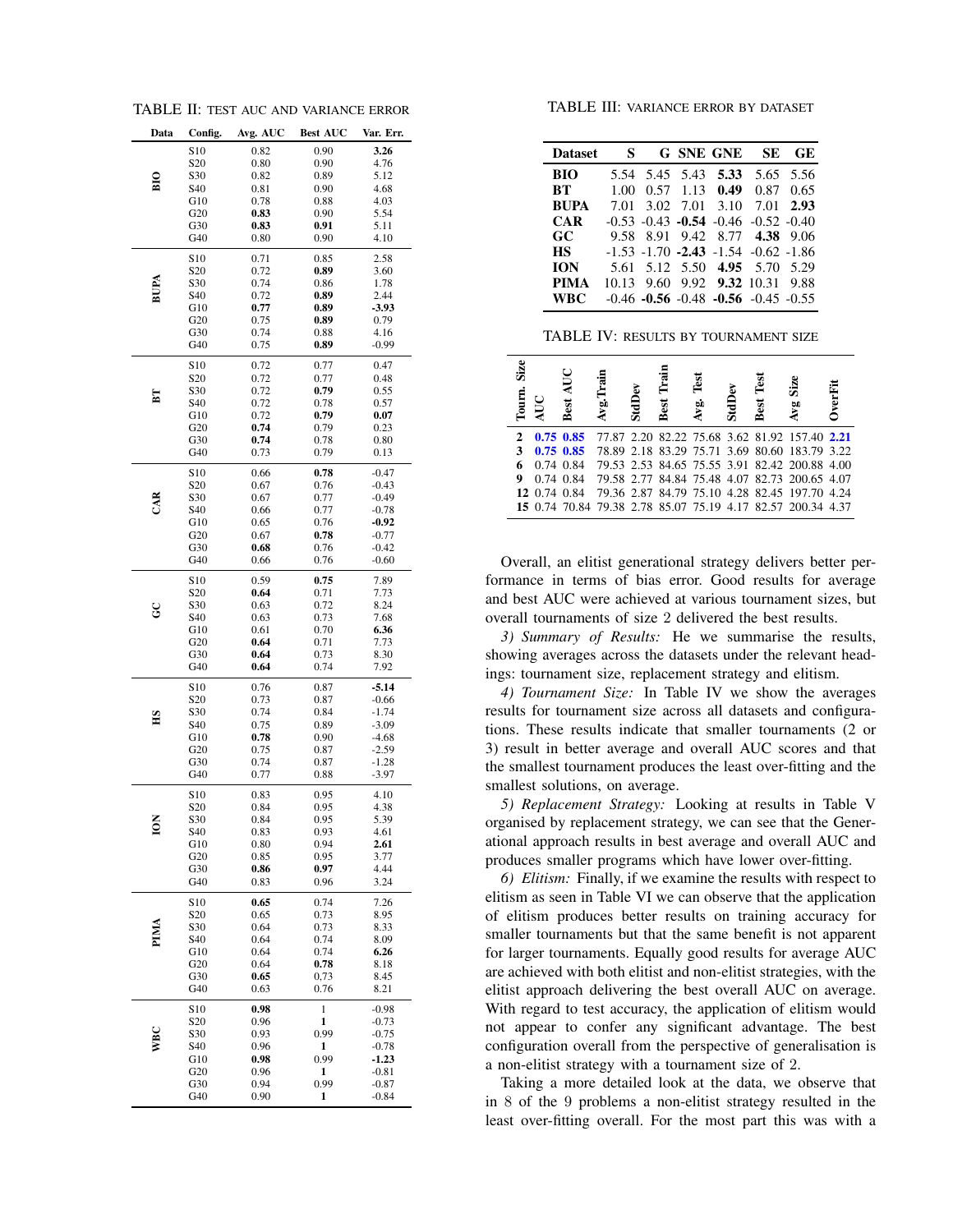

TABLE VI: AVERAGE RESULTS BY ELITISM

| <b>Size/Elite</b> | AUC | Best AUC | Avg. II | StdDev | Train<br>Best | Test<br>Ávg. | StdDev | lest<br>Best | Size<br>Avg                                                        | <b>UverFi</b> |
|-------------------|-----|----------|---------|--------|---------------|--------------|--------|--------------|--------------------------------------------------------------------|---------------|
| 2E                |     |          |         |        |               |              |        |              | 0.75 0.85 78.75 2.13 82.96 75.84 3.73 82.74 154.15 2.89            |               |
| 3E                |     |          |         |        |               |              |        |              | 0.75 0.85 79.23 2.16 83.66 75.91 3.74 82.65 174.32 3.33            |               |
| 6E                |     |          |         |        |               |              |        |              | 0.74 0.84 79.46 2.49 84.55 75.53 3.81 82.09 181.93 3.93            |               |
| 9E                |     |          |         |        |               |              |        |              | 0.75 0.84 79.42 2.69 84.61 75.32 4.13 82.62 187.16 4.10            |               |
|                   |     |          |         |        |               |              |        |              | <b>12E</b> 0.74 0.84 79.17 2.89 84.86 75.07 4.30 82.42 188.51 4.10 |               |
|                   |     |          |         |        |               |              |        |              | <b>15E</b> 0.74 0.84 79.45 2.76 84.67 75.12 4.22 82.67 189.11 4.32 |               |
| 2                 |     |          |         |        |               |              |        |              | 0.75 0.84 76.99 2.27 81.49 75.52 3.51 81.10 160.66 1.53            |               |
| 3                 |     |          |         |        |               |              |        |              | 0.74 0.84 78.56 2.19 82.93 75.52 3.64 82.53 196.97 3.11            |               |
| 6                 |     |          |         |        |               |              |        |              | 0.74 0.84 79.59 2.56 84.74 75.57 4.02 82.75 219.84 4.07            |               |
| 9                 |     |          |         |        |               |              |        |              | 0.74 0.84 79.73 2.85 85.06 75.65 4.01 82.85 214.14 4.04            |               |
| 12                |     |          |         |        |               |              |        |              | 0.74 0.84 79.55 2.85 84.72 75.14 4.26 82.49 206.89 4.38            |               |
| 15                |     |          |         |        |               |              |        |              | 0.74 0.84 79.31 2.79 85.46 75.27 4.12 82.47 211.57 4.42            |               |
|                   |     |          |         |        |               |              |        |              |                                                                    |               |

tournament of size 2. However, when we compare the effects of elitism on over-fitting across the range of tournament sizes for the same replacement strategy there is little difference.

*7) Further Remarks on Replacement Strategy:* In other experiments (not shown) which used an optimised GP setup, results in terms of average AUC were sub-optimal for both the GC and CAR datasets using a generational approach. Investigation indicated that the average program size with the generational method was disproportionately smaller for both the GC and CAR datasets in comparison with a steady state configuration. As some of the optimisations used had been shown to produce smaller programs, we hypothesise that this combined with the observation that a generational replacement strategy produces smaller solutions, created a situation where the GP system was unable to evolve programs of sufficient size to encode a good solution for these datasets, both of which have relatively large numbers of attributes and instances. We informally confirmed this hypothesis by re-running the CAR experiments using a steady-state algorithm with reduced crossover probability, whereupon the performance in terms of average AUC was significantly degraded. This problem could be overcome by running evolution for more iterations/generations. Hunt et al. [11] demonstrated that for classification, GP has good scalability with regard to instances but does not scale well with as the number of attributes increases. Our experience here may hint that program size is a factor in scalability with regard to attributes.

### V. CONCLUSIONS

Considering the extensive experimental results, we can make several interesting observations:

- 1) Average solution size is *universally smaller* for the generational replacement strategy. A possible reason for this phenomenon it that steady-state algorithms are *overlapping* in the sense that until such time as the new population is filled, all individuals in the population, including newly created offspring, are available for selection. Since crossover increases program size [15], these newly created offspring are likely to be larger than the individuals which they replace, and if these are in turn selected for crossover in the same iteration that they were created in, this will likely lead to an increase in average size over a generational strategy;
- 2) In 8 of the 9 problems, a non-elitist strategy resulted in the least over-fitting. Of these, 6 were associated with a generational algorithm;
- 3) in 7 of the 9 problems, a tournament size of 2 resulted in the least over-fitting;
- 4) For 7 of the 9 problems variance error is tending to increase with tournament size. This, taken together with the previous point, suggests that larger tournaments are more prone to over-fitting than smaller ones, and that a small generational algorithm is least likely to over-fit;
- 5) Elitism may reduce bias error but lead to increased variance error, and is thus a parameter which influences the bias variance trade-off;
- 6) The best performing configuration in terms of AUC score from the main experiments is the G2E configuration. Experiments with higher percentages of elite yielded even better results, on average;
- 7) When using a generational strategy together with parameter or algorithmic settings which my constrain program size, it may be necessary to run evolution for longer in order to achieve optimal results.

In this paper, we have examined the influence of selection bias introduced through choices of tournament size, replacement strategy and application of elitism on generalisation behaviour. The results of the empirical study illustrate that, at least for the 9 problems studied, a tournament size of 2 combined with a non-elitist generational replacement strategy produced the best results in terms of bias and variance error.

*Acknowledgements:* This work has been supported by the Science Foundation of Ireland. Grant No. 10/IN.1/I3031.